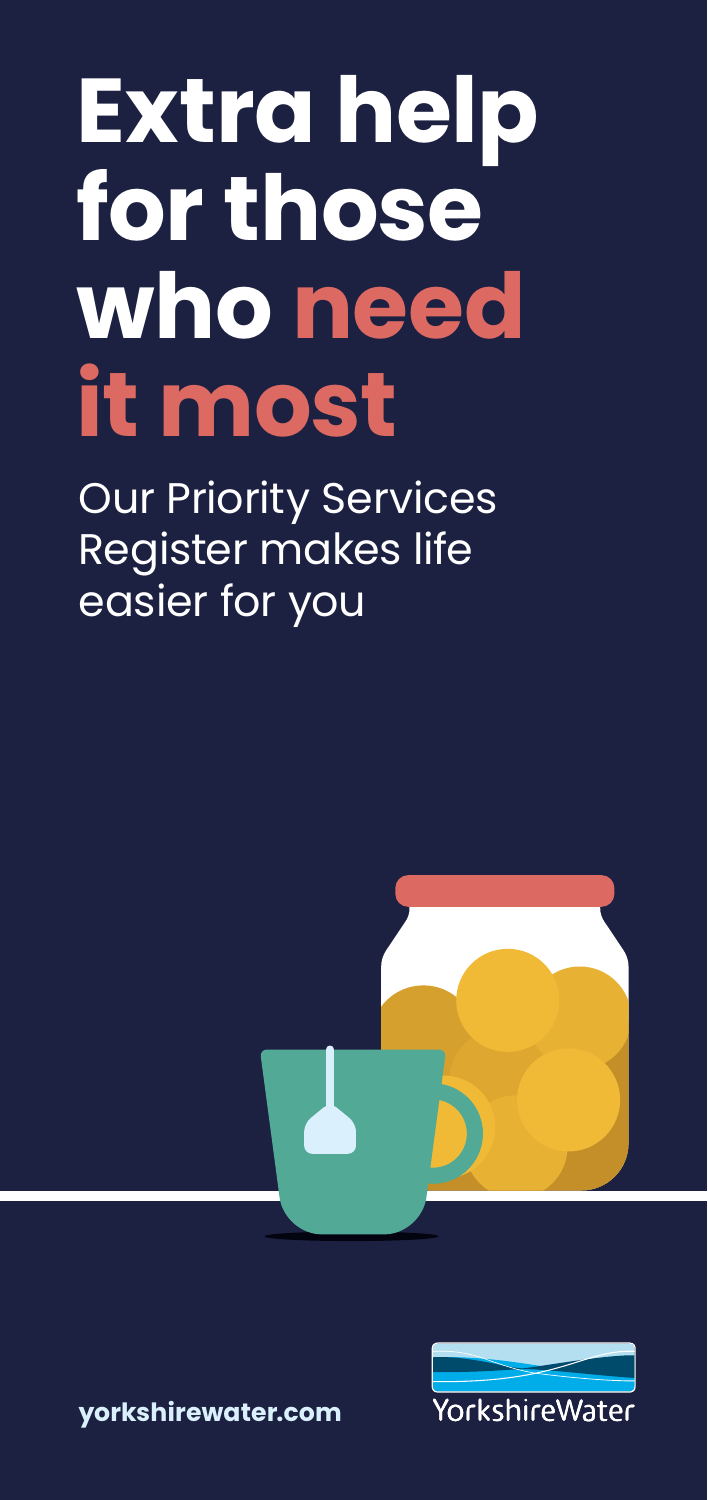# **It's easy to sign up for Priority Services**

**You can register yourself or on behalf of someone you know.**



 **Register online** [yorkshirewater.com/](http://yorkshirewater.com/priorityservices) [priorityservices](http://yorkshirewater.com/priorityservices)



 **Call us on** 0800 138 78 78

**If there are other ways you need us to help (that we've not listed), please let us know and we'll do our best to provide what you need.**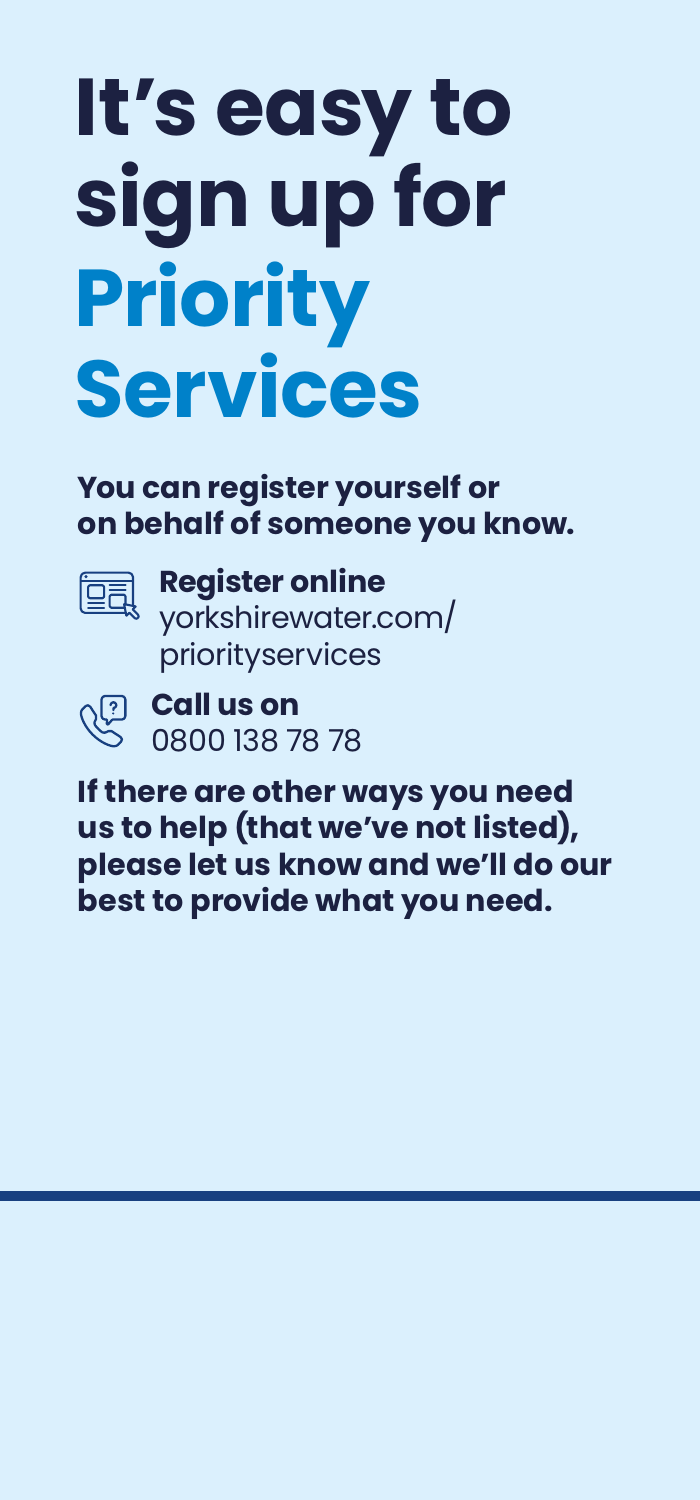# **Keeping you safe and secure**

**In the past, people have pretended to be us to trick customers. To make sure you're always confident it's us knocking at your door, we recommend you:**

- Set up a free security password so you can confirm it's a real Yorkshire Water employee or partner
- Always ask for proof of identity *(All Yorkshire Water colleagues and partners carry photo ID cards).*

**If in doubt, give us a call on 0800 138 78 78 straight away to check the employee number printed on their card.**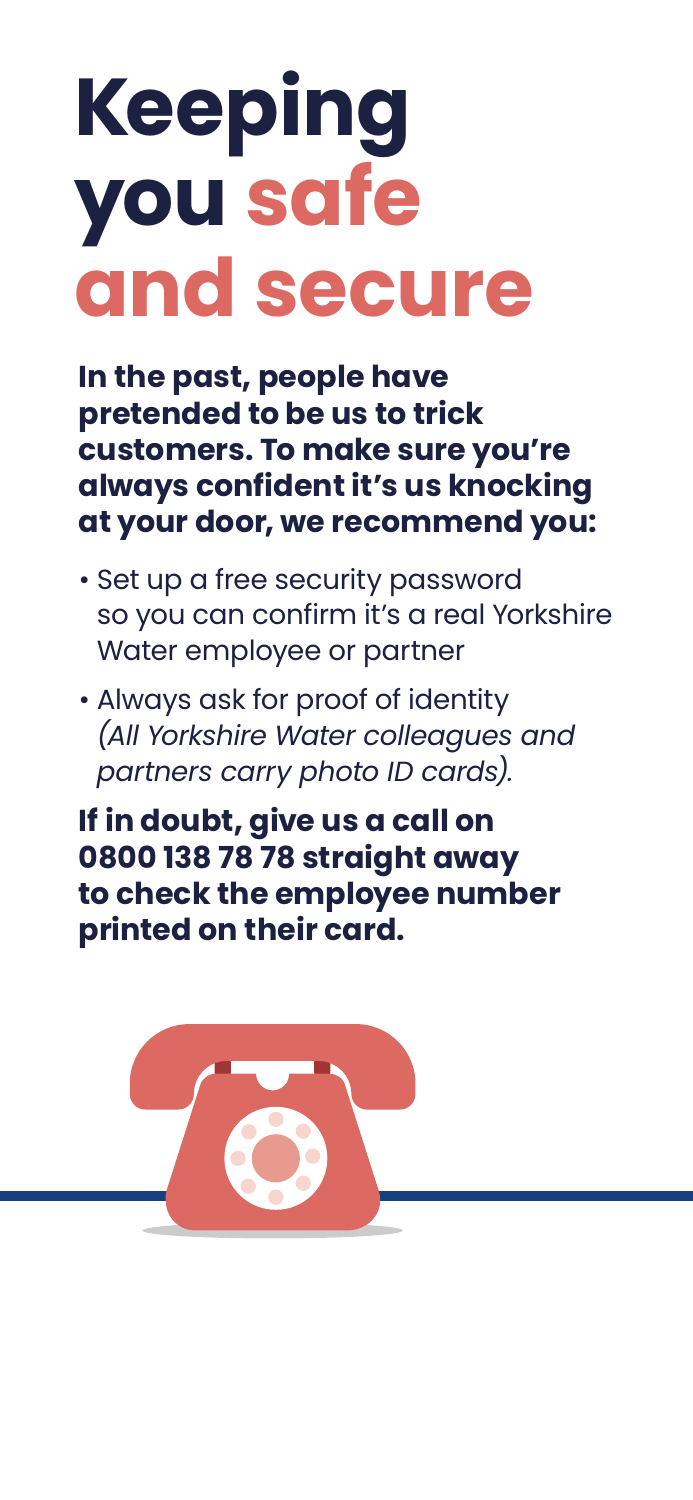# **Our Priority Services Register offers extra help**

#### **It's free and makes life easier in many ways**

- We'll make understanding bills and water meters simpler
- Offer help with paying your bill
- Provide a temporary water supply if yours is interrupted
- Protect you from bogus callers.

#### **This is available to everyone but may be of most use if you have, for example:**

- Limited mobility, or can't leave your home
- A serious illness, a mental health condition or a dialysis patient
- Have sight, speech or hearing difficulties
- Have learning difficulties or dementia
- Are a new parent or with children under 5
- Difficulties paying your bill.

**A million customers could benefit from being on our Priority Services Register – are you one of them?** 

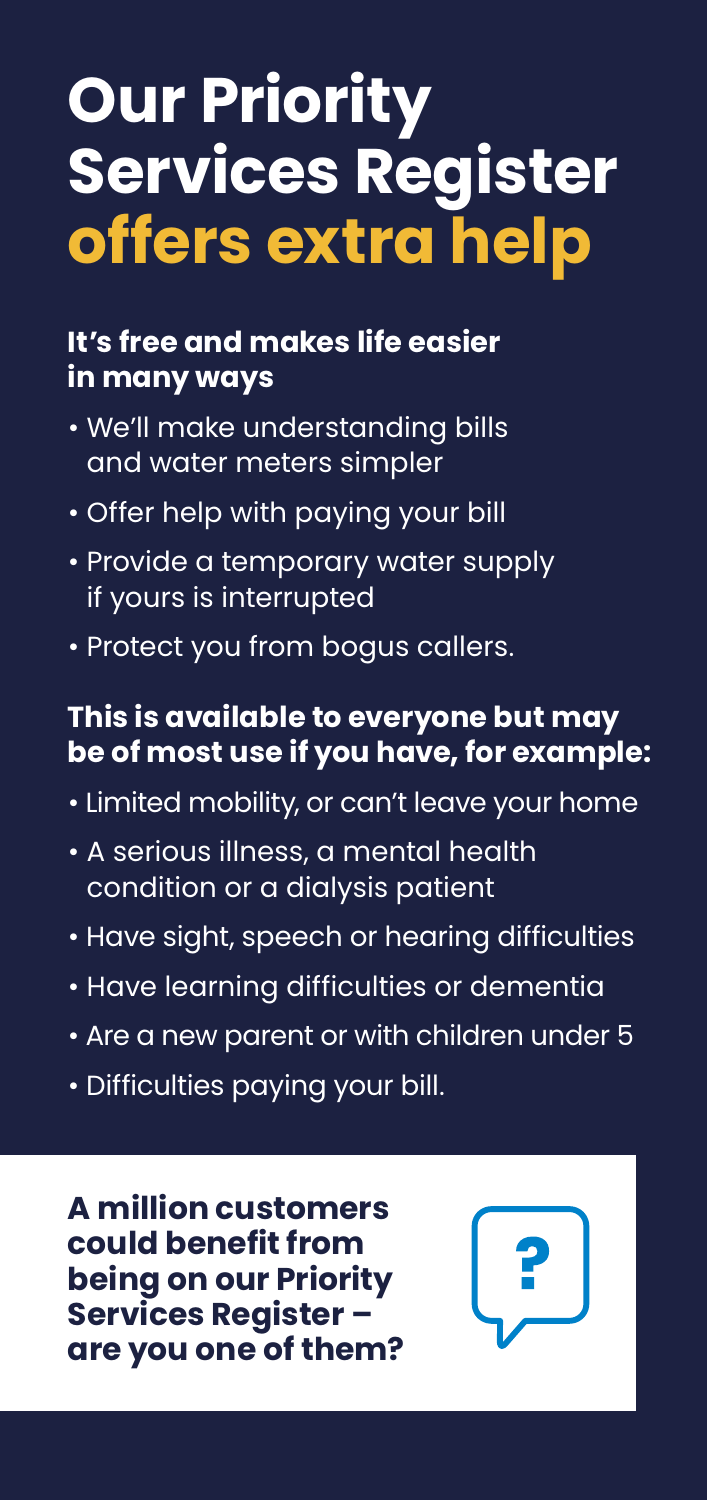#### **Home dialysis or medically dependant on water**

We understand any affect to your water supply is critical. We'll contact you before any works start that may affect you and, if necessary, ensure you have access to the water supply.

### **Serious illness**

We know getting priority contact in a water supply interruption, bottled water delivery and a priority response for some incidents is critical to your health.

## **Children under 5**

If there's a problem with your water supply, we'll contact you to see if you need bottled water delivering as a priority. It's safe for making baby formula too.



Mobility challenges, bad weather or being at home more may mean that getting bottled water delivered, having a nominee or getting bills in large print can make things easier.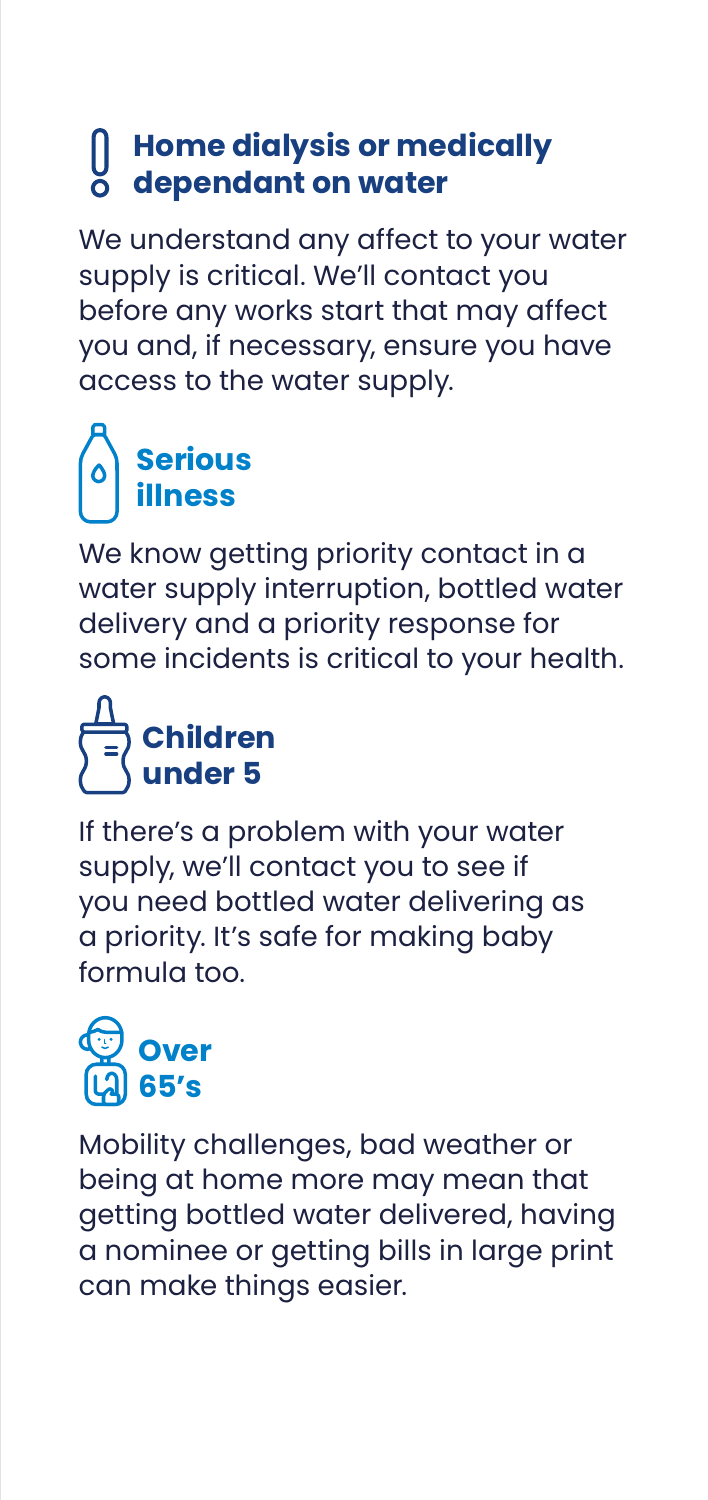### **British Sign Language user or hearing impaired**

The Priority Services Register lets us know if you'd prefer to use InterpretersLive! or 2 way texting.

#### **Blind or partially sighted**

We can send you large print, Braille or audio copies of your bill. We're also more than happy to call you.

### **Help with your water supply**

Sometimes we may need to interrupt your water supply for essential works, but don't worry, we'll let you know before we go ahead.

#### **We can offer extra help to make things easier, like providing you with bottled water.**

#### **Help reading letters from us**

We can send your letters and bills in the easiest format for you such as in large print, in Braille, on a CD or over the phone.

#### **We can also send your letters and bills to a nominated person.**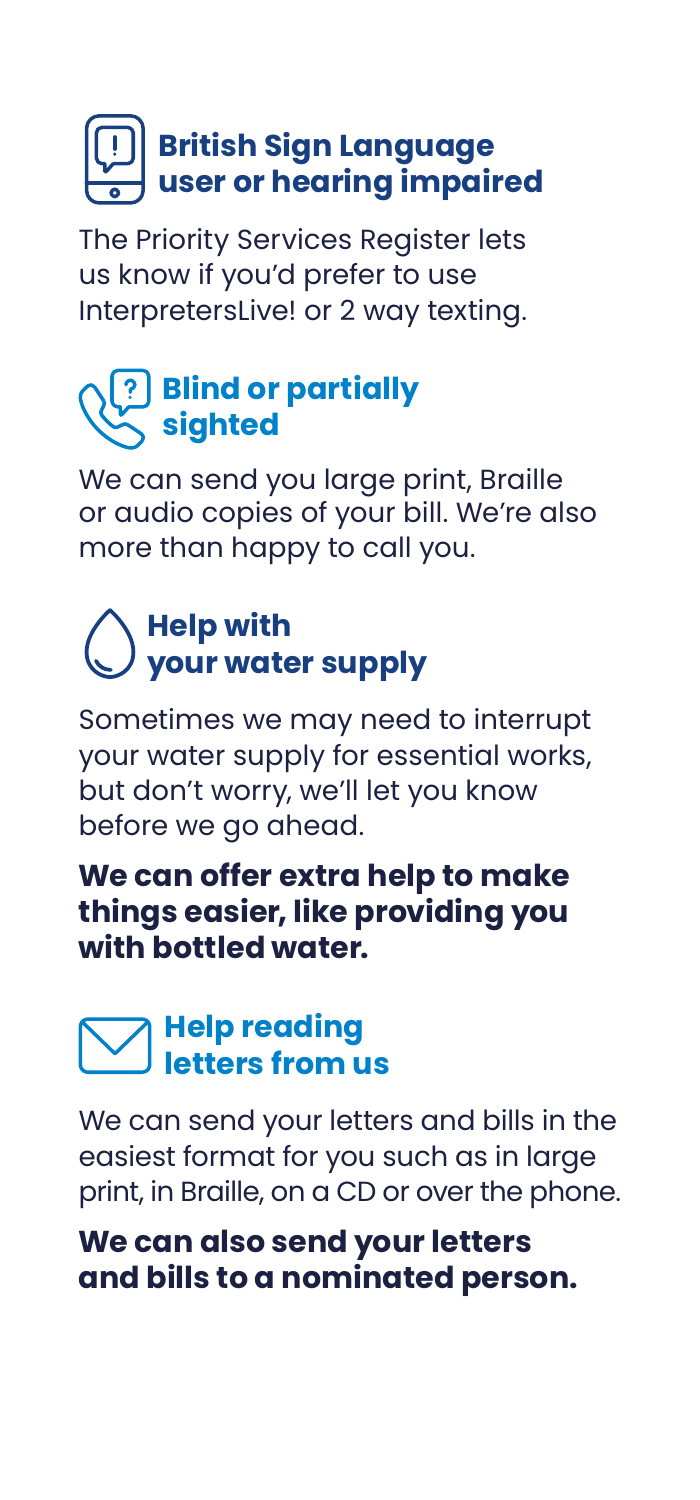

#### **You can add a nominee who we can contact on your behalf;**

this could be your carer, or a family member or friend to help look after your account.

#### **Help if you have a water meter**

If you want to understand your water usage better, let us help. We may be able to increase your readings to every quarter.

If you're struggling to take your own meter reading, don't worry, we may be able to do it for you.

**If you'd like to move your meter to a more convenient position, we'll let you know if it's possible and if we can contribute to the cost..**

#### **Help paying your bill**

We don't want anyone to worry about paying for the water they need. If you're struggling to pay, there's immediate short-term and longer-term schemes you can apply for.

**Please visit [yorkshirewater.com/](http://yorkshirewater.com/priorityservices) [priorityservices](http://yorkshirewater.com/priorityservices) or contact us to find out more.**